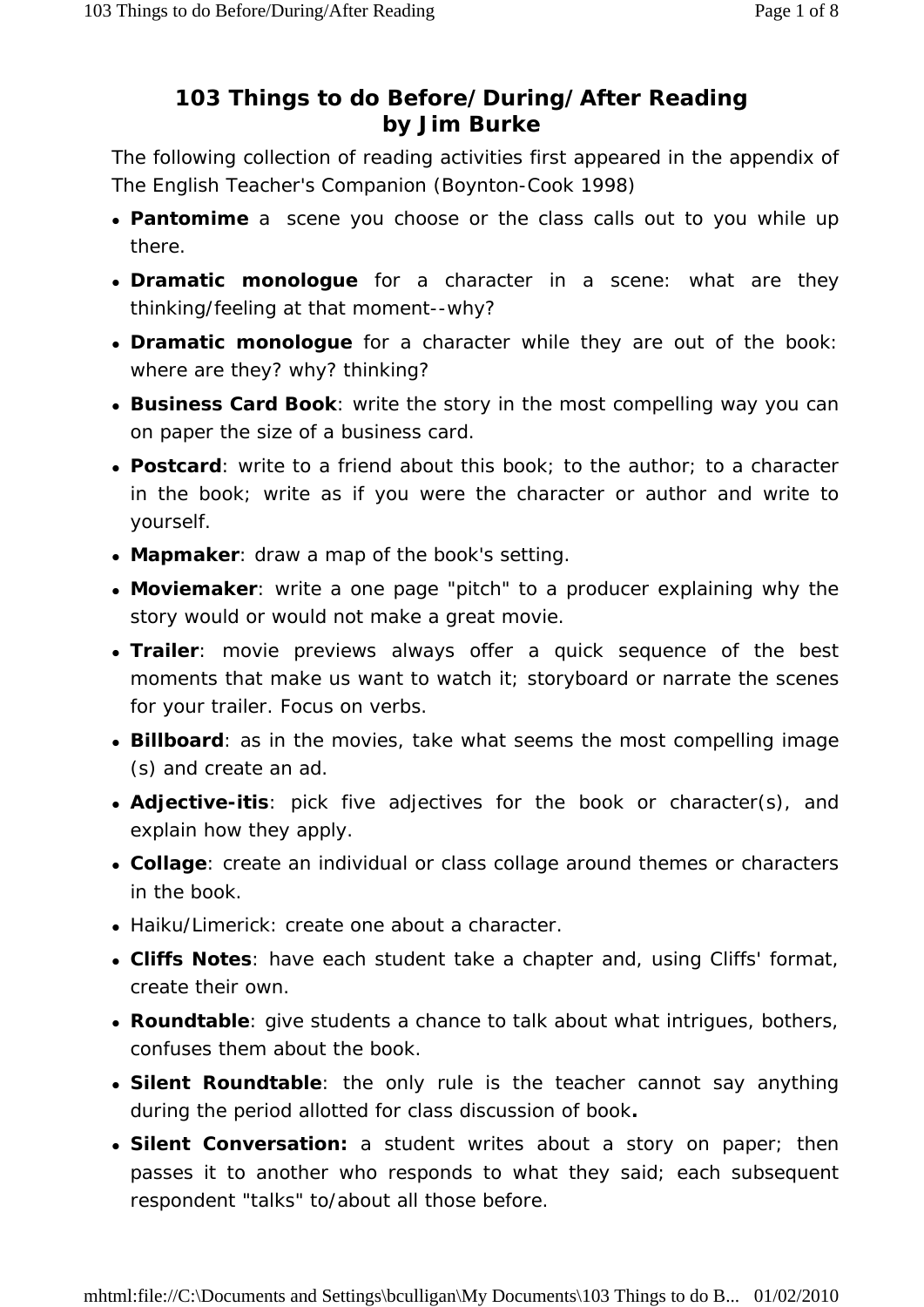- **Fishbowl**: impromptu or scheduled, 2-4 students sit in middle of circle and talk about a text; the class makes observations about the conversation then rotate into the circle.
- **Movie Review**: students write a review of (or discuss) a movie based on a story.
- **Dear Author**: after reading a book the student(s) write the author via the publisher (who always forwards them).
- **Surf the Net**: prior to, while, or after reading a book check out the web and its offerings about the book, its author, or its subject.
- **Inspirations**: watch a film inspired by a story (e.g., *Franny and Alexander* is inspired by *Hamlet*) and compare/contrast**.**
- *Timeline*: create a timeline that includes both the events in the novel and historical information of the time. Try using Post-Its on a whiteboard or butcher paper!
- *Mandala*: create a mandala with many levels to connect different aspects of a book, its historical time, and culture.
- *Transparencies*: copy portion of text to transparency; kids annotate with markers and then get up to present interpretation to class.
- **Gender-Bender**: rewrite a scene and change the gender of the characters to show how they might act differently (e.g., *Lord of Flies*); can also have roundtable on gender differences.
- **Picture This**: bring in art related to book's time or themes; compare, describe, discuss.
- **Kids Books**: bring in children's books about related themes and read these aloud to class.
- **Downgrade**: adapt myths or other stories for a younger audience; make into children's books or dramatic adaptation on video or live.
- *Draw!*: translate chapters into storyboards and cartoons; draw the most important scene in the chapter and explain its importance and action.
- **Oprah Bookclub**: host a talkshow: students play the host, author, and cast of characters; allow questions from the audience.
- Fictional Friends: who of all the characters would you want for a friend? Why? What would you do or talk about together?
- **State of the Union**: the President wants to recommend a book to the nation: tell him one important realization you had while reading this book and why he should recommend it.
- **Interview Question**: when I interview prospective teachers, my first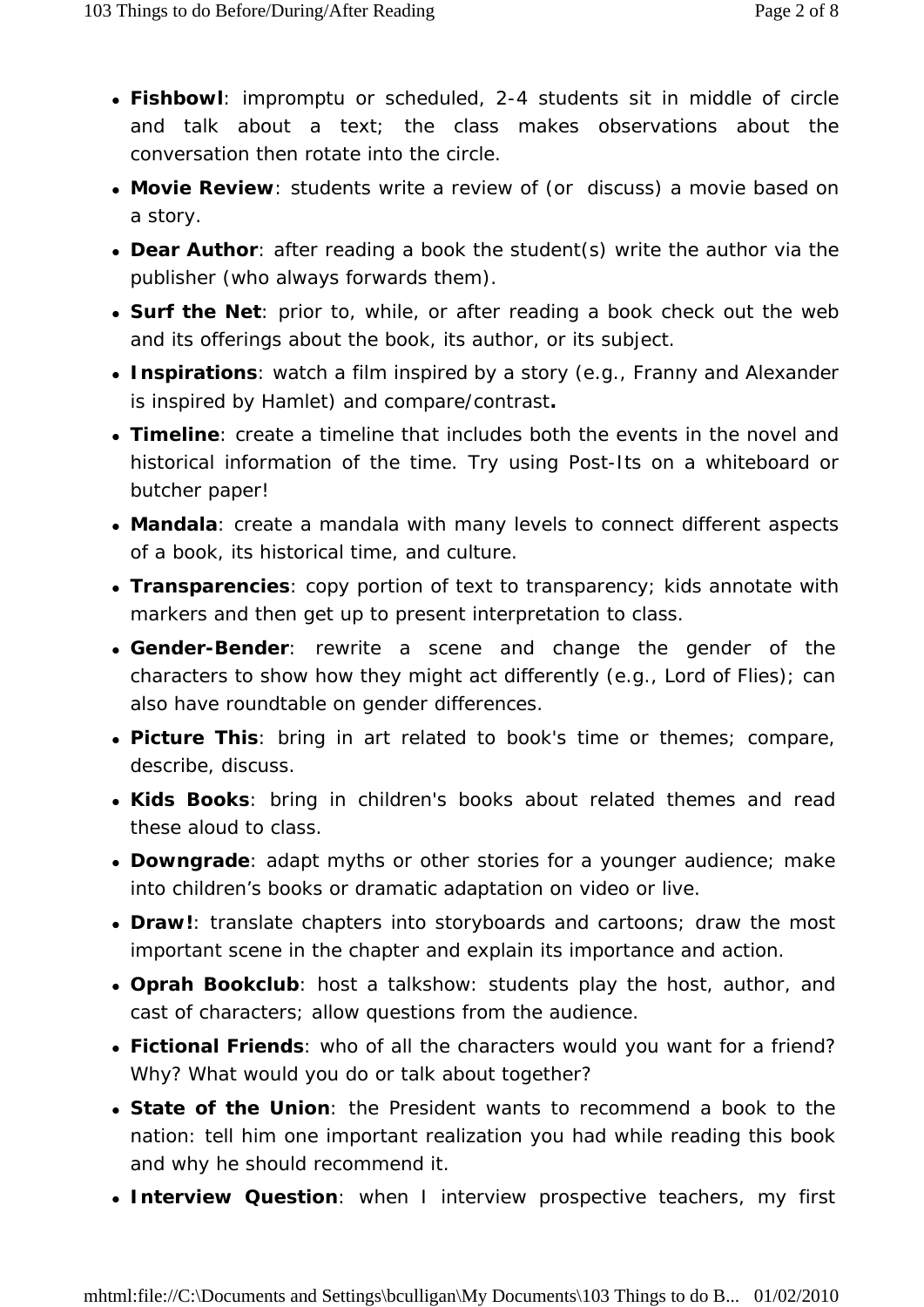question is always, "What are you reading and do you like it?"

- **Dear Diary**: keep a diary as if you were a character in the story. Write down events that happen during the story and reflect on *how* they affected the character and *why*.
- **Rosencrantz and Gildenstern**: write a story or journal from the perspective of characters with no real role in the story and show us what they see and think from their perspective.
- *Improv*: get up in front of class or in fishbowl and be whatever character the class calls out and do whatever they direct. Have fun with it.
- What If: write about or discuss how the story would differ if the characters were something other than they are: a priest, another gender or race, a different age, or social class.
- **Interrupted Conversations**: pair up and trade-off reading through some text; *any time* you have something to say about some aspect of the story, interrupt the reader and discuss, question, argue.
- **Found Poetry**: take sections of the story and, choosing carefully, create a found poem; then read these aloud and discuss.
- **13 Views**: inspired by Stevens's poem "13 Ways of Looking at a Blackbird": each stanza offers a different view of a character or chapter.
- **Personal Ad**: what would a particular character write in a personal ad for the newspaper? After posting on board, discuss.
- Holden Meets Hamlet: what would one character (or set of them) in one story say to another if given the chance to talk or correspond? Write a dialogue, skit, or letter.
- **Character Analysis**: describe a character as a psychologist or recruiting officer might: what are they like? Examples? Why are they like that?
- **Epistle Poem**: write a poem in the form and voice of a letter: e.g., Phoebe to Holden.
- Write Into: find a "hole" in the story where the character disappears (off camera) for a time and describe what they do when we can't see them.
- *The Woody Allen*: in *Take the Money*, Allen interviews the parents of a man who became a bank robber. Write an imaginary interview with friends and family of a character whom they try to help you understand.
- **Author Interview**: write an interview or letter in which the character in a story asks the author a series of questions and reflects on how they feel about the way they were made.
- The Kuglemass: Woody Allen wrote a story in which the character can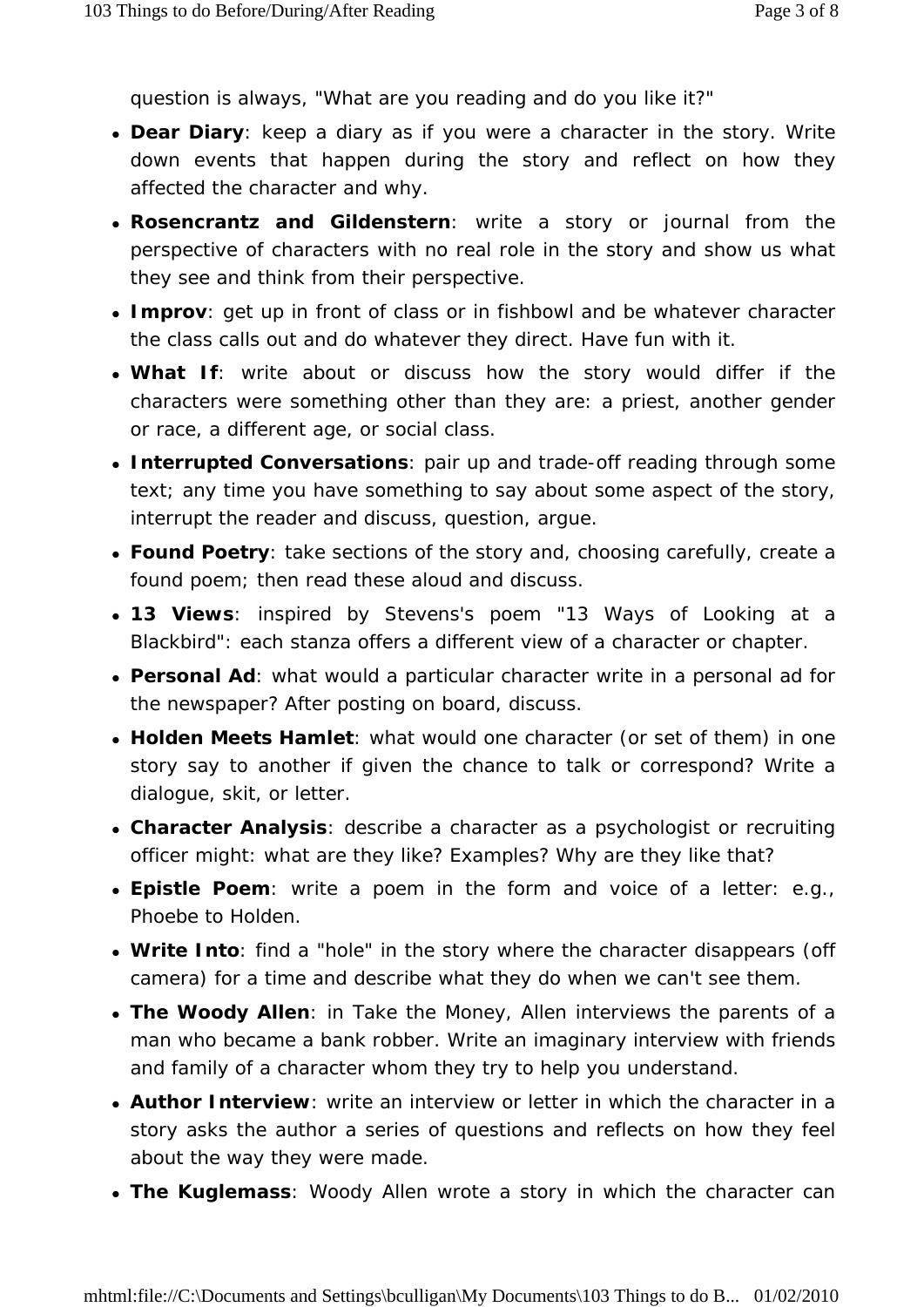throw any book into a time machine and it takes you inside the book and the era. What would you do, say, think if you "traveled" into the story you are reading?

- *Time Machine*: instead of traveling into the book, write a scene or story in which the character(s) travel out of the book into today.
- **Biography**: write a biography of one of the characters who most interests you.
- **Autobiography**: have the character that most interests you write their autobiography of the time before, during, or after the story occurs.
- P.S.: After you read the story, write an epiloque in which you explain-using whatever tense and tone the author does--what happened to the character(s) next.
- **Board Game**: have groups design board games based on stories then play them. This is especially fun and works well with the *Odyssey*.
- Life Graph: using the Life Graph assignment, plot the events in the character's life during the story and evaluate their importance; follow up with discussion of graphs.
- **Second Chance**: talk or write about how it would change the story if a certain character had made a different decision earlier in the story (e.g., what if Huck had not run away?)
- **Poetry Connection**: bring in poems that are thematically related to the story; integrate these into larger discussion. Use *Poetry Index*.
- **Reader Response**: pick the most important word/line/image/object/event in the chapter and explain why you chose it; be sure to support all analysis with examples.
- **Notes and Quotes**: draw a line down the middle of the page; on one side write down important quotes; on the other comment on and analyze the quotes.
- **Dear Classmate**: using email or some other means of corresponding, write each other about the book as you read it, having a written conversation about the book.
- **Convention Introduction**: you have been asked to introduce the book's author to a convention of English teachers. What would you say? Write and deliver your speech.
- **Sing Me a Song**: write a song/ballad about the story, a character, or an event in the book.
- Write Your Own: using the themes in the story, write your own story,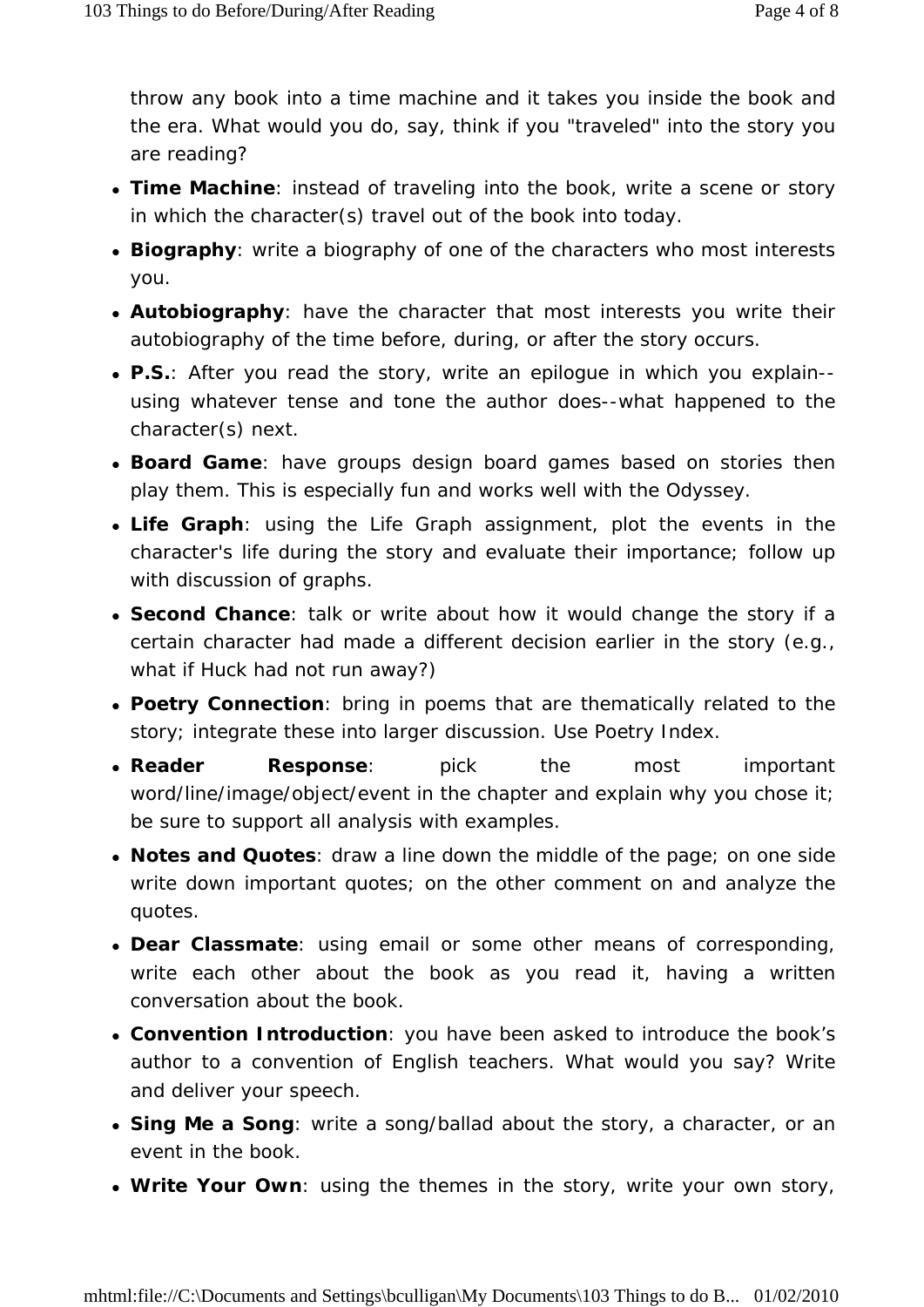creating your own characters and situation. It does not have to relate to the story at all aside from its theme.

- **Executive Summary**: take a 3x5 card and summarize what happened on one side; on the other, analyze the importance of what happened and the reasons it happened.
- **Read Aloud**: one student starts the reading and goes until they wish to pass; they call on whomever they wish and that person picks up and continues reading for as long as they wish.
- **Quaker Reading**: like a Quaker meeting, one person stands and reads then sits and whomever wishes to picks up and reads for as long as with wish...and so it goes.
- **Pageant of the Masters**: in Los Angeles this remarkable event asks groups to stage different classical paintings in real life. People would try to do a still life of some scene from a book or play; the class should then discuss what is going on in this human diorama.
- **Create a Diorama**: create a diorama of a particularly important scene such as the courtroom or Ewells' house in *Mockingbird*.
- *Day in Court*: use the story as the basis for a court trial; students can be witnesses, expert witnesses called to testify, judge, jury, bailiff, reporter; great fun for a couple days.
- **Censorship Defense**: imagine that the book you are reading has been challenged by a special interest group; students must write a letter defending the book, using specific evidence from the book to support their ideas.
- Call for Censorship: in order to better understand all sides to an argument, imagine you are someone who feels this particular book should *not* be read and write a letter in which you argue it should be removed.
- **Speculation**: based on everything you know now in the story, what do you think will happen and why do you think that?
- **Questions Anyone?**: students make a list of a certain number of questions they have about a particular character or aspect of the book; use these as the basis for class discussion.
- **Newspaper Connection**: have students read the newspapers and magazines to find articles that somehow relate to issues and ideas in the book(s) you are reading; bring in and discuss.
- **Jigsaw**: organize the class into groups, each one with a specific focus; after a time rotate so that new groups are formed to share what they discussed in their previous group.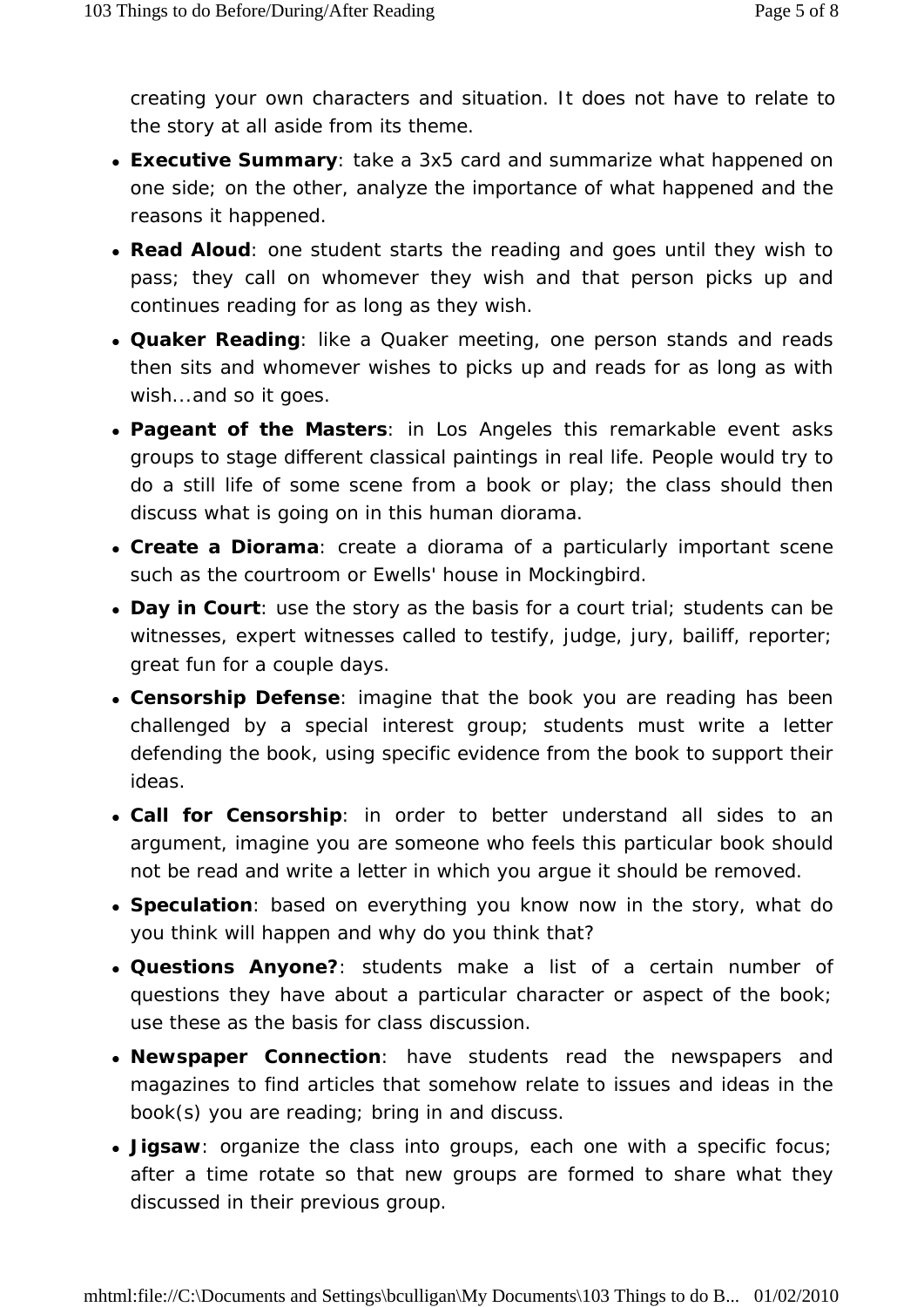- **Open Mind**: (some people use a bathtub instead). Draw an empty head and inside of it draw any symbols or words or images that are bouncing around in the mind of the character of a story; follow it up with writing or discussion to explain and explore responses.
- *Interrogation*: a student must come up before the class and, pretending to be a character or the author, answer questions from the class.
- **Post-Its**: If they are using a school book in which they cannot make notes or marks, encourage them to keep a pack of Post-Its with them and make notes on these.
- Just the Facts Ma'am: acting as a reporter, ask the students the basic questions to facilitate a discussion: who, what, where, why, when, how?
- **SQ3R**: when reading a textbook or article, try this strategy: **(S)urvey** the assigned reading by first skimming through it; then formulate **(Q) uestions** by turning all chapter headings and subheadings into questions to answer as you read; next **(R)ead** the assigned section and try to answer those questions you formulated; now **(R)ecite** the information by turning away from the text as soon as you've finished reading the assigned section and reiterate it in your own words; finally, **(R)eview** what you read by going back to your questions, the chapter headings, and asking yourself what they are all referring to, what they mean.
- **Brainstorming/Webbing**: put a character or other word in the middle of a web; have students brainstorm associations while you write them down; then have them make connections between ideas and discuss or writing about them.
- **Cultural Literacy**: find out what students already know and address what they need to know before reading a story or certain part of a story.
- **Storyboard**: individually or in groups, create a storyboard for the chapter or story.
- **Interactive Story**: if you have a student who is a computer genius, have them create a multimedia, interactive version of the story.
- **CyberGuides**: search the Net for virtual tours based on the books you might be studying. Try www.concorde.org.
- **Tableau**: similar to the Pageant of the Masters, this option asks you to create a still life setting; then someone steps up to touch different characters who come alive and talk from their perspective about the scene.
- **Audio Books**: There are many audio editions of books we teach now available; some are even read by famous stars who turn the book into its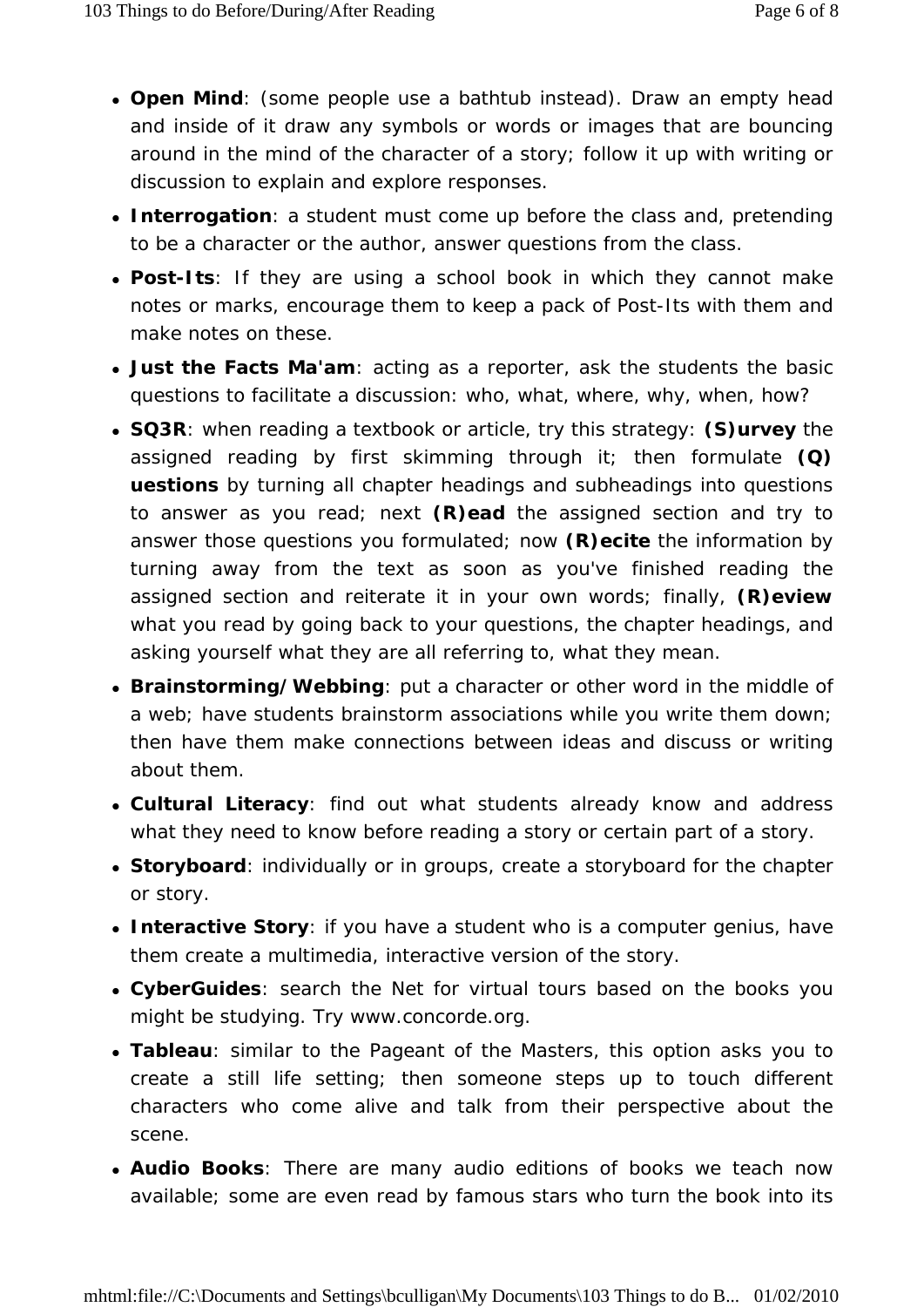own audio performance. Recommend to students with reading difficulties or play portions of them in class.

- **Sound Off!**: play a video version of a book you are reading---only turn off the sound while they watch it. Have them narrate or discuss or write about what is happening, what the actors are revealing about the story through their gestures. Then compare what you saw with what you read.
- **Narrate Your Own Reading**: show kids how you read a text by reading it aloud and interrupting yourself to explain how you grapple with it as you go. Model your own thinking process; kids often don't know what it "looks like" to think.
- Magnetic Poetry: if working with a poem, enlarge it on copier or computer and cut all words up into pieces; place in an envelope and have groups create poems from these words; later on discuss using same words for different texts. Heavier stock paper is ideal.
- Venn Diagram: use a Venn diagram to help you organize your thinking about a text as you read it. Put differences between two books or characters on opposite sides and similarities in the middle.
- Write an Essay: using one of the different rhetorical modes, write an essay in which you make meaningful connections between the text and your own experiences or other texts you have read.
- **P.O.V.**: how would it change the story if you rewrote it in a different point of view (e.g., changed it from first to third person)? Try it!
- **Daily Edition**: using the novel as the basis for your stories, columns and editorials, create an newspaper or magazine based on or inspired by the book you are reading.
- **Read Recursively**: on occasion circle back around to the beginning of the chapter or text to keep yourself oriented as to "the big picture." This is especially important if you have questions to answer based on reading.
- **Oral History**: if you are reading a historical text, have students interview people who have some familiarity with that time period or the subject of the book.
- **Guest Speaker**: if you are reading a book that deals with a subject an expert might help them better understand, invite one in. Try to Veterans of Foreign Wars, for example, if reading about war.
- **Storytelling**: After reading a story, pair up with others and tell the story as a group, recalling it in order, piecing it together, and clarifying for each other when one gets lost.
- **Reciprocal Teaching**: a designated student or group reads a section of a